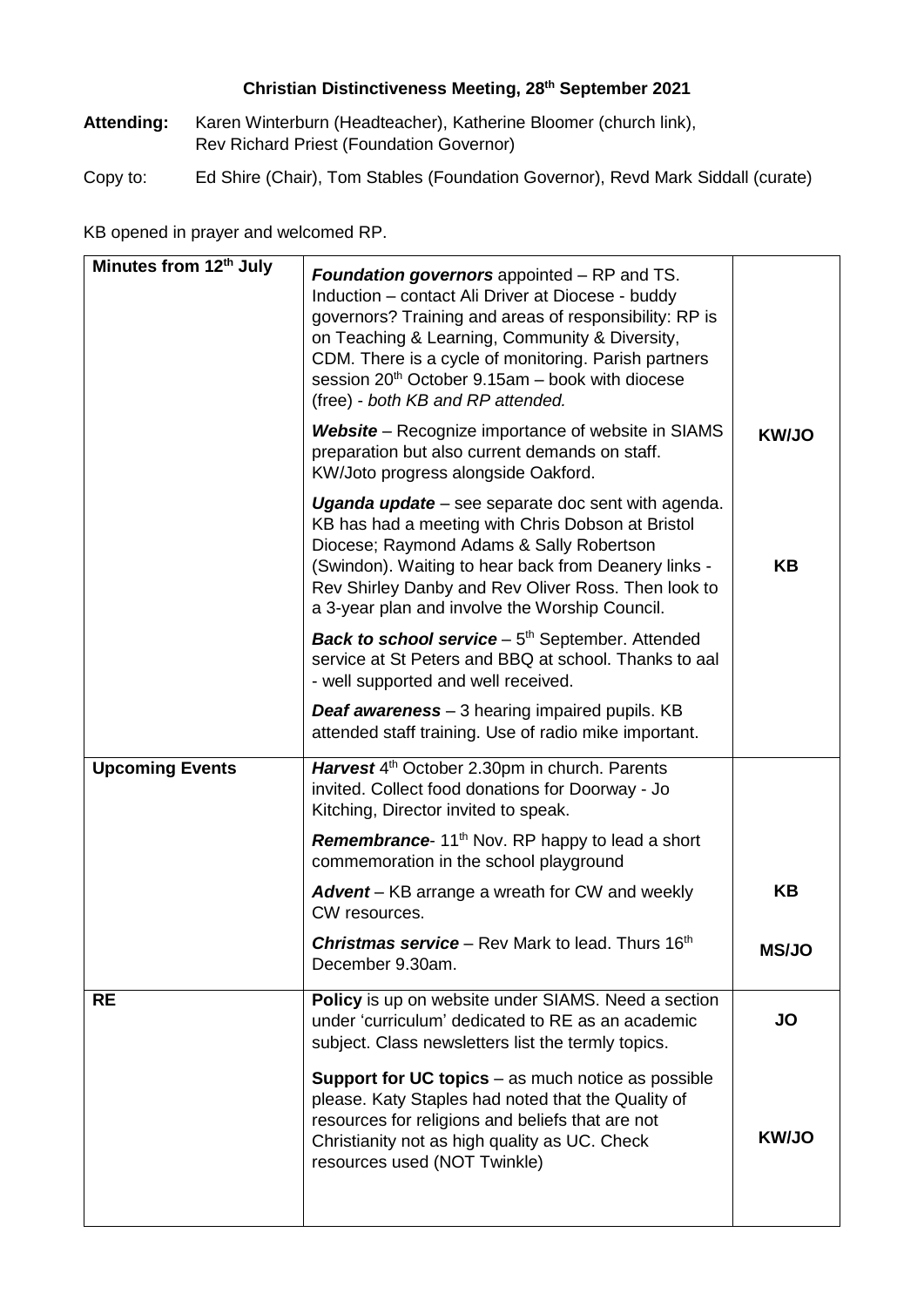|                            | Monitoring - require a rigorous and effective system<br>to identify progress. Have a book look in Jan 2022<br>meeting.                                                                                                                                                                                                                                                                                                                            | <b>KW</b>    |
|----------------------------|---------------------------------------------------------------------------------------------------------------------------------------------------------------------------------------------------------------------------------------------------------------------------------------------------------------------------------------------------------------------------------------------------------------------------------------------------|--------------|
| <b>Collective Worship</b>  | Policy - Under CW on website, updated. Needs to be<br>under Policies heading too so easy to find.                                                                                                                                                                                                                                                                                                                                                 | <b>JO</b>    |
|                            | <b>Scrapbook</b> – checked at CW last week, no entries for<br>new academic year. Worship Council can help<br>monitor.                                                                                                                                                                                                                                                                                                                             | JO           |
|                            | <b>Project Touchline - KW to contact and book for later</b><br>in the school year. Supports Christian values & vision.                                                                                                                                                                                                                                                                                                                            | <b>KW</b>    |
|                            | <b>Newsletter</b> - KB will provide a short piece on the<br>termly value for beginning and end of term. Provides<br>termly plan for worship which is shared with staff.                                                                                                                                                                                                                                                                           | KB           |
| <b>Church/School links</b> | PCC - KB provided a report for the Sept PCC meeting.<br>Copy sent to KW and RP. RP happy to provide a<br>report for the next PCC meeting. TS to confirm date.                                                                                                                                                                                                                                                                                     | <b>RP/TS</b> |
|                            | <b>Award</b> - Liz T has been invited on a couple of<br>occasions to present the award to the school. KW to<br>set a date with Liz - celebration assembly? Next CDM<br>look at 'next steps' to strengthen partnership.                                                                                                                                                                                                                            | <b>KW</b>    |
|                            | Ministry team and transition update. Closing date<br>28th Sept. Sadly no applicants. (Readvertised since -<br>one candidate for Jan interview. Rev Mark announced<br>on 28/11 that his last service in Draycot will be Easter<br>Sunday)                                                                                                                                                                                                          |              |
|                            | NWMA youth children's workers - Started 27/9,<br>(Enabler post from Jan 2022) St Peter's has<br>contributed to the funding of these posts - we are<br>looking for ideas - clubs, projects, etc. To invite to next<br>Worship Council to help with the outdoor reflection<br>area; also offering Experiences (book for 2022) Karen<br>offered the school if placement experience needed.<br>No Draycot holiday club this year in October half term |              |
|                            | <b>Eco church</b> – St Peter's has a silver award. COP26<br>coming up - CW by Rev Mark, prayer trail in<br>churchyard and pilgrimage around the benefice over<br>Oct half term. The school is using the churchyard for<br>their Forest and Field sessions.                                                                                                                                                                                        |              |
|                            | Service info being sent each month to share with<br>families, and Wild Church                                                                                                                                                                                                                                                                                                                                                                     |              |
| <b>Environment</b>         | <b>Stars Project</b> – progressing. Workshop w/c 11 <sup>th</sup><br>October. Looking at class names with constellations.                                                                                                                                                                                                                                                                                                                         |              |
|                            | <b>Displays and reflection areas - KW and staff are</b><br>looking to refresh displays around the school. KB will                                                                                                                                                                                                                                                                                                                                 | <b>KW</b>    |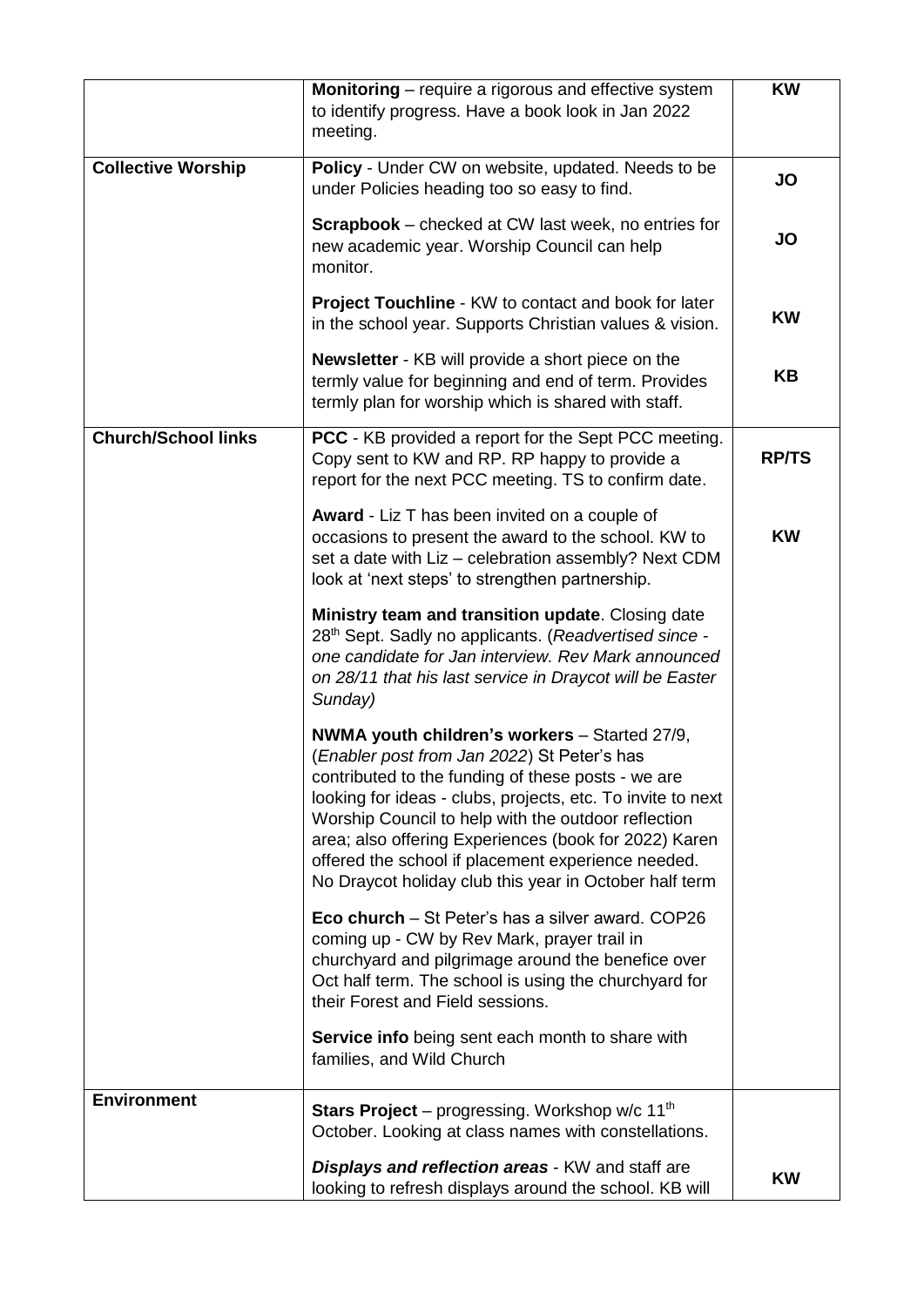|                                              | look at the Worship Council noticeboard. To ask<br>Worship Council to survey the class reflection tables.                                                                                                                                                                                                                                                                                                                                  |                                  |
|----------------------------------------------|--------------------------------------------------------------------------------------------------------------------------------------------------------------------------------------------------------------------------------------------------------------------------------------------------------------------------------------------------------------------------------------------------------------------------------------------|----------------------------------|
|                                              | The hall $-$ still to do.                                                                                                                                                                                                                                                                                                                                                                                                                  |                                  |
|                                              | Space audit on school improvement plan.                                                                                                                                                                                                                                                                                                                                                                                                    |                                  |
| <b>Worship Council/Pupil</b><br><b>Voice</b> | New one to meet 5 <sup>th</sup> October at 1.30pm (also met on<br>$9th$ November and led worship on 17 <sup>th</sup> November)                                                                                                                                                                                                                                                                                                             |                                  |
|                                              | Topics for the coming year: outdoor reflection area,<br>spirituality, diversity/uniqueness, church trail,<br>supporting Doorway, link with Uganda. Monitoring the<br>CW scrapbook.                                                                                                                                                                                                                                                         | <b>KB/KW</b>                     |
| <b>Spirituality</b>                          | <b>Policy</b> – our hub schools did not have one to share.<br>KB to send another example, but this needs to be<br>developed by the whole school for a shared<br>understanding.                                                                                                                                                                                                                                                             | KB                               |
|                                              | <b>Training with staff</b> – to develop a school definition<br>we plan to do this together in T3 or 4 (Katy Staples<br>had identified the need for us to have a shared<br>understanding of spiritual development)                                                                                                                                                                                                                          | <b>KW</b> to<br>book in<br>diary |
|                                              | <b>Worship Council</b> – to explore ideas with KB in T3<br>and $4.$                                                                                                                                                                                                                                                                                                                                                                        | KB                               |
| <b>SIAMS</b>                                 | It has been confirmed that our school will not be<br>inspected in 2021/22; KW will look at populating the<br>SEF later in the academic year.                                                                                                                                                                                                                                                                                               | <b>KW</b>                        |
|                                              | KW and KB attended an update session with the<br>diocese earlier in September - we will work through<br>the sections.                                                                                                                                                                                                                                                                                                                      |                                  |
|                                              | Theological underpinning - KB shared a draft<br>document which we discussed. KW and RP to send<br>any changes to KB to finalise the document before<br>sharing more widely.                                                                                                                                                                                                                                                                | <b>KW/RP</b>                     |
|                                              | RP shared his reflection on the school after 1 year as<br>a parent, and as he considered becoming a governor:<br>he sees the school vision lived out – staff and pupils<br>are active in their caring, with compassion,<br>encouragement; there is a sense of community &<br>family; a calm expectation around values & behaviour.<br>The love being shown is agape - sacrificial agape<br>love. A summary to go up on the school website? | KW                               |
|                                              | <b>School Vision</b> – pupils, staff and stakeholders are<br>very happy with the vision and values. We will<br>continue to develop this, particularly making it<br>appropriate to our local context.                                                                                                                                                                                                                                       |                                  |